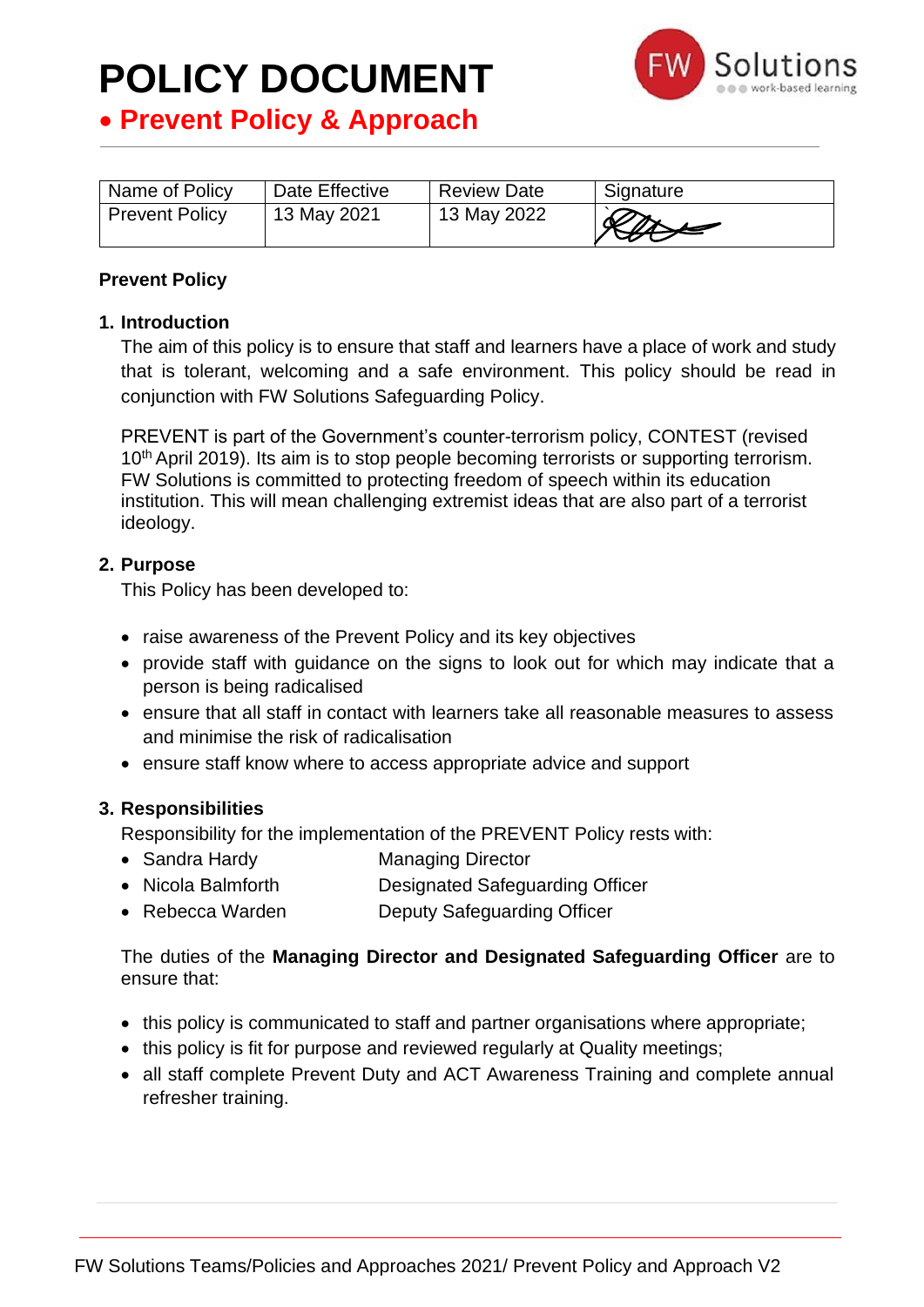# • **Prevent Policy & Approach**

# **4. Induction**

During induction training, learners will be made aware of how they can protect themselves from being radicalised. We will help learners to become more resilient to the messages of violent extremists. We will create an environment where all learners learn to understand others, value and appreciate diversity. Learners will receive information on Safeguarding and Equality and Diversity. All learners complete the Home Office e-learning course in the first 6 weeks of their programme.

## **5. Teaching, learning and assessment**

It is our duty to deliver provision which promotes positive values. Effectively tackling controversial issues can help learners challenge the perceptions and misconceptions of their own and others. To do this teaching, learning and assessment practices can include:

- developing questioning techniques to open up safe debate;
- promoting open respectful dialogue; and
- promoting fundamental British values

## **6. Employers**

When placing learners with employers we will ensure that:

- Employers are briefed on their responsibilities with regards to safeguarding and well-being of learners
- Employers receive guidance on the signs to look out for which may indicate that a person is being radicalised
- Employers receive information regarding safeguarding
- Employers know where to access advice and support
- Employers actively participate in the 8-weekly review process which will cover topics such as health, safety and wellbeing of the learner
- Employers have a PREVENT Strategy in place at the time of the Health and Safety Inspection

# **7. Contacts**

If any FW Solutions' staff suspect or see any signs that a learner is being drawn into terrorism or are at risk of radicalisation then they must report this to a member of the management team immediately.

A member of the management team will contact one of the key PREVENT partners such as the Police or by phoning the confidential Anti-Terrorist Hotline on 0800 789 321. In the event of the number being out of date, then an update contact number can be located from <https://www.northyorkshire.police.uk/> or <https://www.westyorkshire.police.uk/> or counterterrorism.police.uk/northeast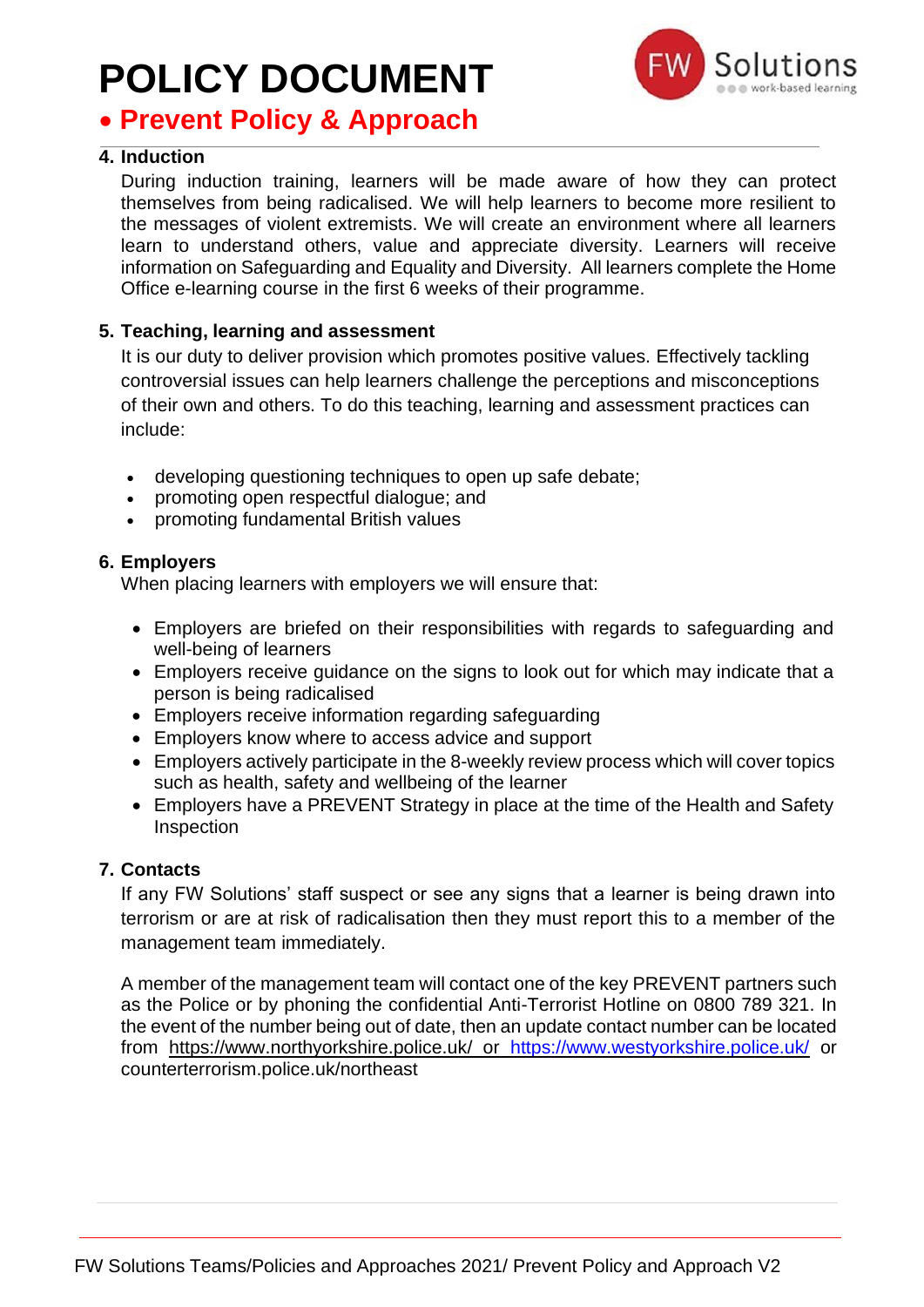# • **Prevent Policy & Approach**

# **8. Review**

This Policy will be reviewed on an annual basis or to reflect new legislation, whichever is the earlier.

# **9. Online Safety**

People are increasingly using online mainstream and non-mainstream platforms such as Twitter, Facebook, Snapchat and online calls as a way to communicate. Nonmainstream platforms are not regulated and pose a threat to young people and put them at a higher risk of being influenced by extremist groups, negative influencers and groomers.

All staff have been trained on how to recognise the signs of Radicalisation, and how to raise concerns following Prevent guidance. FW Solutions is committed to the North Yorkshire Strategy *"Let's talk about it"* co-ordinated by Prevent that is aimed at young people who may be at risk of being groomed or radicalised. <https://www.ltai.info/>

Regular wellbeing checks allow learners to talk about any concerns or viewpoints they have with their Teaching and Learning Co-ordinators.

Prevent and Cultural topics are taught as part of our teaching strategy, focusing on Prevent and the fundamental British values.

# **10. Signs that a Person is Being Radicalised**

Any member of staff from FW Solutions may have concerns relating to an individual's behaviour, which could indicate that they may be being drawn into terrorist activity.

Signs or indicators that someone is being drawn into terrorist activity may include:

- Graffiti symbols, writing or artwork promoting extremist messages or images
- Patients/staff accessing terrorist related material online, including through social network sites
- Parental/family reports of change in behaviour, friendships or actions, coupled with request for assistance
- Partner healthcare organisations', local authority services' and police reports of issues affecting patients in other healthcare organisations
- Patients voicing opinions drawn from terrorist related ideologies and narratives
- Use of extremist or hate terms to exclude other or incite violence.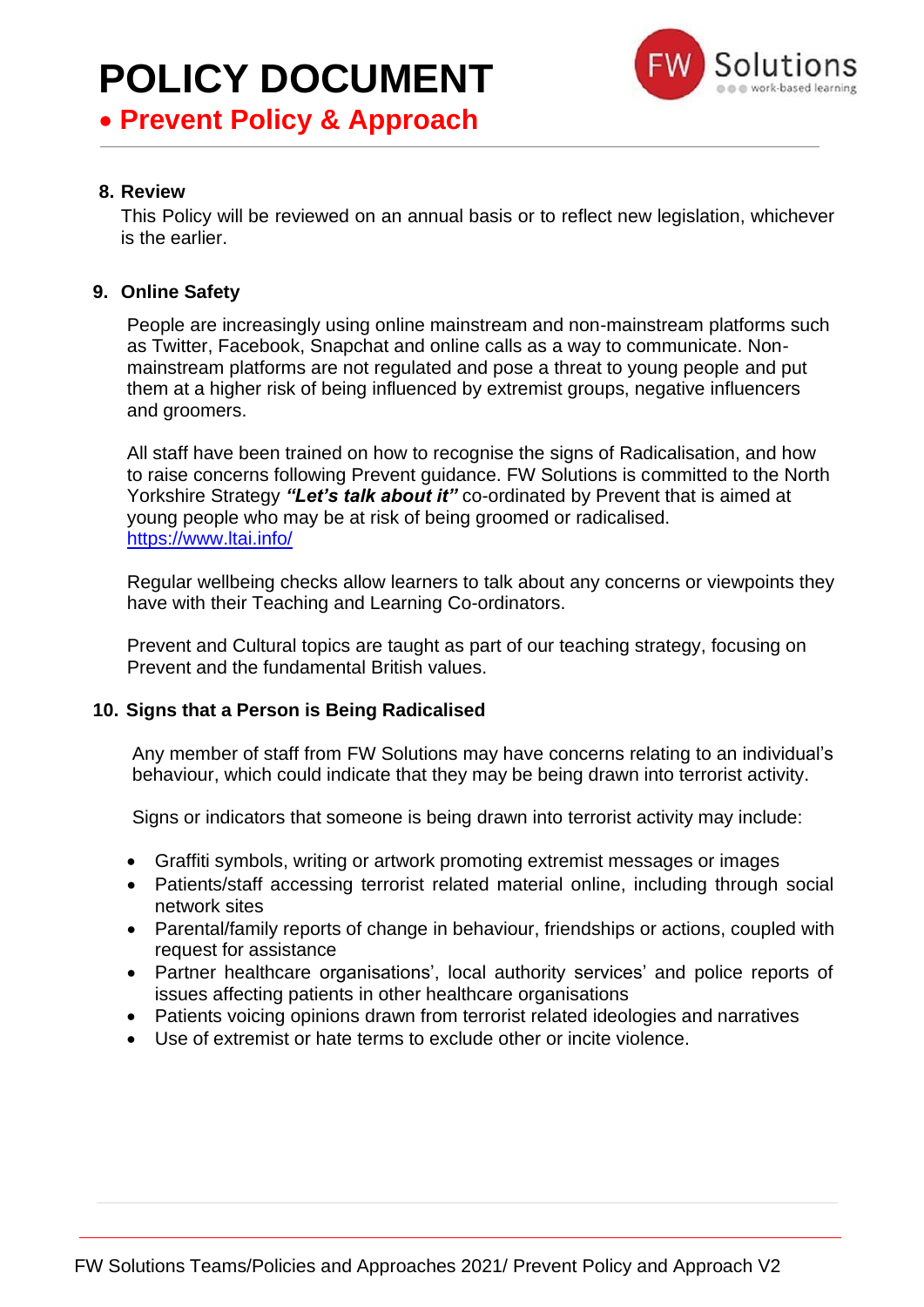• **Prevent Policy & Approach**



# **8. National Terrorism/Bomb Threat Level Approach**

 There are five levels of threat acknowledged by the UK Government and these are continuously reviewed and updated in light of any terrorist activity. FW Solutions will update the table below in line with the Government Information and the Lockdown Policy reviewed and updated.

### **Threat levels**

- low an attack is highly unlikely
- moderate an attack is possible but not likely
- substantial an attack is likely
- severe an attack is highly likely
- critical an attack is highly likely in the near future

| <b>National Terrorism/Bomb</b><br><b>Threat Level</b> | <b>Review Date</b> | <b>Signature</b> |
|-------------------------------------------------------|--------------------|------------------|
| <b>Substantial</b>                                    | 04/02/2021         |                  |
| <b>Severe</b>                                         | 18/11/2021         |                  |
|                                                       |                    |                  |
|                                                       |                    |                  |
|                                                       |                    |                  |
|                                                       |                    |                  |
|                                                       |                    |                  |

### **Policy Review**

Overall responsibility for this Prevent Policy and Approach within FW Solutions Ltd and the implementation thereof lies with Sandra J Hardy, Managing Director.

This policy and Approach will be reviewed annually or following any new Government guidance by Sandra Hardy, Managing Director, Rebecca Warden, Business Development Director and Janet Williams, Office Manager.

This Prevent Policy and Approach is Version 2 and was adopted on 13/05/2021 following annual review.

This Prevent Policy and Approach is due to be reviewed on 13/05/2022.